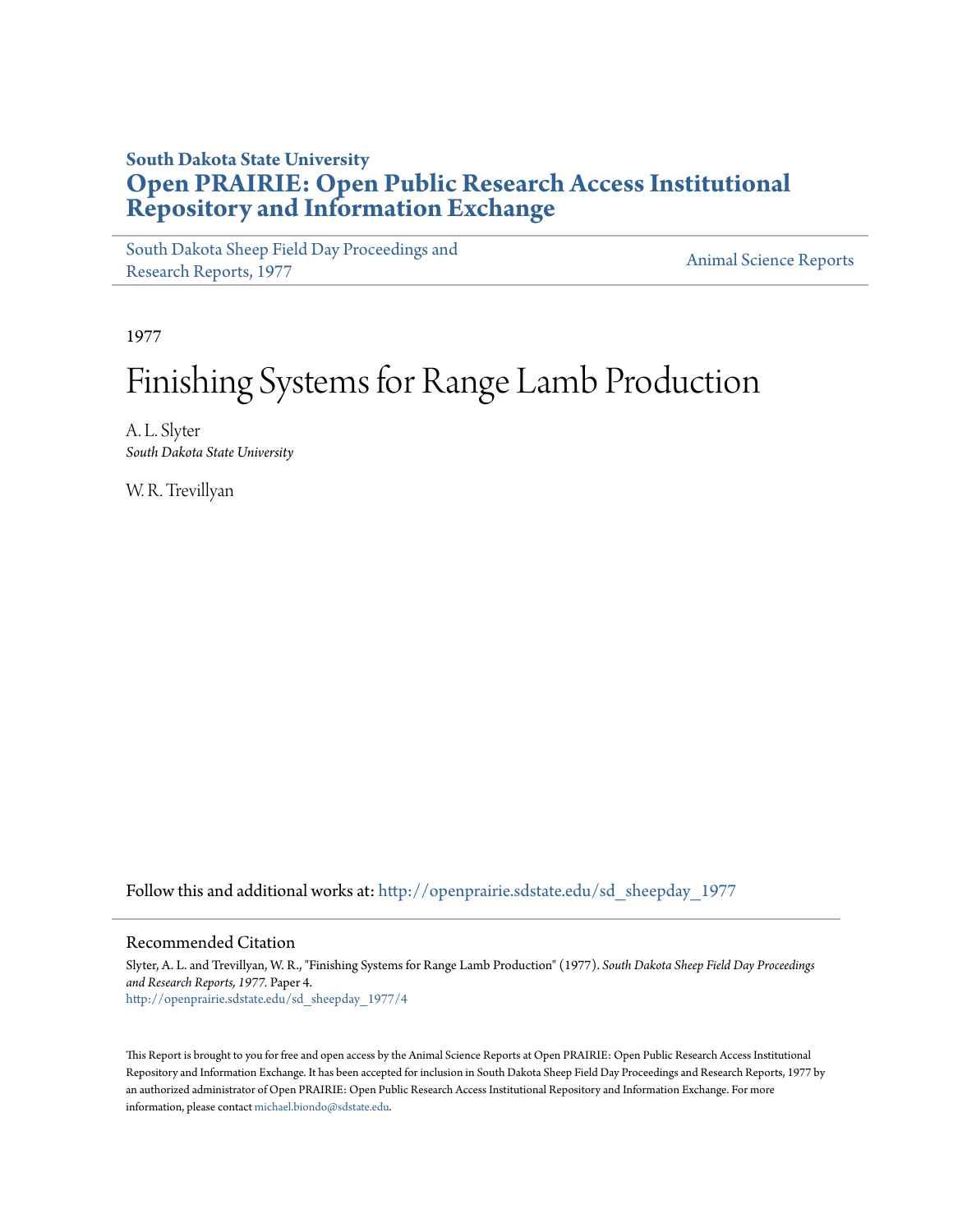South Dakota State University Brookings, South Dakota

Department of Animal Science Agricultural Experiment Station A.S. Series 77-6

Finishing Systems for Range Lamb Production

A. L. Slyter and W. R. Trevillyan

Traditionally, range lambs are sold in late summer and early fall. The heavy lambs go as slaughter lambs, providing they carry sufficient finish, and the lighter lambs go as feeders. Weaning these lambs at a younger age and finishing them under alternative systems would allow more efficient feed/gain ratios, result in a higher percent being of market weight and condition and decrease grazing pressure. Decreasing losses to predators under range situations may also become of prime consideration when choosing the optimum system. Although intact male lambs grow faster and have trimmer carcasses than wethers, it is not normally advisable to leave them uncastrated in range operations since they may lack sufficient finish to grade.

A study was initiated at the Antelope Range Field Station in 1974 to study market acceptance and carcass quality of intact males produced under various management systems.

#### Trial 1 - 1974

Experimental Procedure

Eighty-four straightbred Targhee and Suffolk-Targhee crossbred ram lambs were assigned at random within breed of sire and type of birth groups to one of three management systems on June 6, 1974, at approximately 90 days of age. In the control system, the lambs were allowed to graze native range pasture with their dams at the Antelope Range Field Station until slaughter. Lambs in the drylot finishing system were sorted from their dams, trucked to Brookings and placed on �eed in drylot at the Sheep Research Unit. These lambs were self-fed a diet composed of 20% ground alfalfa hay and 80% concentrates. In the remaining system, sudan sorghum pasture, the lambs grazed with their dams on native range until July 8 when they were weaned and placed on temporary sudan sorghum pasture. These lambs were on sorghum sudan until July 29. All lambs were provided a trace mineralized salt and dicalcium phosphate mix in equal parts free choice and wormed as necessary. Only lambs weighing 90 lb or more when final weights were taken were slaughtered. Therefore, carcass information was biased upward for treatments which had a lower percentage of lambs above 90 pounds.

Lambs in the drylot group were shorn on arrival at the feedlot. Live weights of drylot lambs have not been corrected for fleece weight loss. All lambs were trucked to Sioux Falls for slaughter. carcass data were collected after a 20- to 24-hour chill. Lambs were scored 1 to 5 at slaughter for

Prepared for Sheep Field Day, June 10, 1977.

Appreciation is expressed to Dr. Lee Tucker for assistance in the analyses of these data and to John Morrell and Company for their cooperation in the collection of carcass information.



• •

• •

needlegrass damage to the carcass. One represented no damage and 5 considerable damage, resulting in a heavy amount of trim. Least squares procedures were utilized for analysis of data including all possible two-way interactions. However, interactions are not included in the results and discussion of this papers.

#### Trial  $2 - 1975$

Ninety-one lambs were utilized in trial 2. Treatments employed in trial 2 were similar to those used in trial 1 with the following exceptions: Approximately one-half of each group were wethers and one-half rams. Lambs· were assigned to their respective treatments on June 2, 1975. The sorghum sudan group was weaned and placed on the sudan pasture July 10. All ram lambs from the native pasture system were also weaned and placed on sorghum sudan at this time. Terminal weights were taken September 8.

#### Trial  $3 - 1976$

One hundred seventeen lambs were assigned to treatment in trial 3. Treatments employed in trial 3 were similar to those used in trial 2 with the following exceptions: Lambs were assigned to their respective treatments on June 2 and final weights were obtained August 9. All pasture lambs were weaned July 7 due to heavy coyote losses and placed on sorghum sudan. Sudan pasture was available for 3 weeks, after which these lambs grazed mixed native pasture around headquarters.

Trial 1 - 1974

Results and Discussion

Results of trial 1 are shown in table 1. Lambs finished on sudan pasture gained faster than lambs on either of the other treatments, although their total weight gain was not different than lambs in the drylot. Suffolk-sired lambs were heavier in all weight parameters measured. Single-born lambs were heavier than multiple-birth lambs. However, there appears to be a tendency for multiple-birth lambs to compensate by increased (nonsignifcant, P<.05) average daily gains postweaning.

No lambs were lost after assignment to treatment. Two (6.9%) of the lambs on native pasture, three (10%) of the lambs in the drylot and none of those on sudan pasture weighed less than 90 lb at slaughter time.

Carcass weight, dressing percent, quality grade, leg conformation and loin eye area favored drylot-finished lambs. No differences were found for carcass parameters between native or sudan pasture systems other than in dressing percent which favored native pasture lambs. Suffolk-sired lambs had heavier carcass weights and higher leg conformation scores than straight Targhee lambs. Lambs born as singles surpassed those born as twins in carcass weight, dressing percent, quality grade and leg score. Loin eye area per 50 lb of carcass favored multiple-birth lambs. Lambs in the drylot group had significantly (P<.005) less needlegrass carcass damage than those in the native or sudan pasture groups (1.11, 2.41 and 2.11, respectively).

 $-2 -$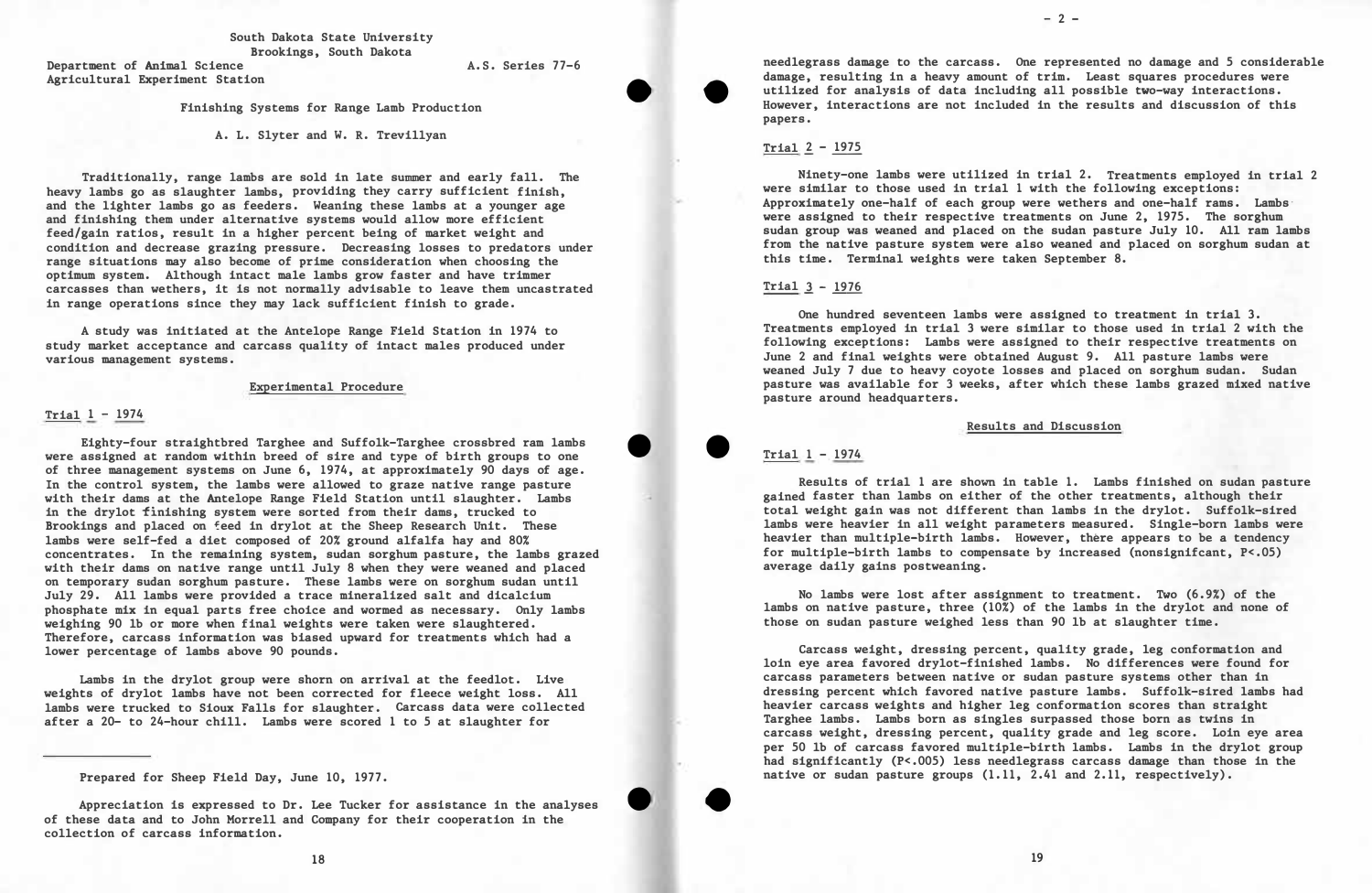#### Trial 2 - 1975

**- 3 -**

Table 2 contains the results of trial 2. Lambs in the drylot system had a faster rate of gain and a higher total gain than those in either of the other management systems. Suffolk-sired lambs were heavier in four of the five weight measurements. Single-born lambs were heavier but did not gain any faster than multiples. Ram lambs were 8.6 lb heavier at final weighing than wethers and gained .11 lb more per day. One lamb was lost during the trial in each of the management systems. Two (8%), three (12%) and no lambs weighed less than 90 lb final weight in the native pasture, sudan pasture and drylot groups, respectively. Drylot finishing resulted in heavier carcasses and higher dressing percents, quality grades, leg scores, percent kidney and loin eye area than either the native or sudan pasture systems. Suffolk-sired lambs excelled in seven of the ten carcass parameters reported. No differences in carcass parameters were detected between single- and multiple-born lambs with the exception that multiple lambs carried slightly more external fat (.04 inch). Ram lambs had lower dressing percents, quality grades and percent kidney than wethers. Lambs in the native pasture system suffered significantly (P<.005) more needlegrass damage than those on either sudan pasture or in the drylot (2.47, 1.47 and 1.02, respectively).

•

Management systems differed considerably in trial 3 from trials 1 and 2. From June 2 until July 7, 11 of 67 pasture lambs were lost. A large portion of these were predator losses. Therefore, it was decided to wean all pasture lambs and place them on sudan pasture closer to headquarters to reduce predator losses. Sudan pasture was available for only 3 weeks due to lack of moisture. Consequently, lambs were then returned to mixed native pasture. As a result, treatments in 1976 were drylot vs a combined sudan-native pasture management system.

Results of trial 3 are presented in table 3. Drylot lambs were heavier initially (9.1 lb) than the lambs from the sudan-native pasture system. This was also true for the intermediate  $(5.6 \text{ lb})$  and final weights  $(12.0 \text{ lb})$ . Suffolk-sired lambs gained faster and were heavier at slaughter time than Targhee-sired lambs. Singles were heavier than multiples at all three weigh periods. No significant (P<.05) difference by type of birth was noted for gain, although the multiple lambs were slightly above singles in average daily gain. Rams gained .11 lb more per day and were 7.9 lb heaiver at slaughter than wethers.

Twenty-four of the 55 (43.6%) lambs that were present at the termination of the trial in the sudan-native pasture group weighed less than 90 pounds. One lamb died during the experiment and all weighed 90 lb or more at slaughter in the drylot system. Carcass weight, dressing percent, quality grade, leg conformation, percent kidney, fat thickness, loin eye area per 50 lb. carcass and yield grade were higher for the drylot system. Suffolk-sired lambs had a higher yield grade than Targhee lambs and rams had less fat than wether lambs.

•

•

### Trial  $3 - 1976$

•

•

•

#### Summary and Discussion

In general, body weight gains and carcass parameters favored lambs finished under drylot conditions. Crossbred Suffolk x Targhee lambs generally outperformed straightbred Targhee lambs. Although single-born lambs weighed more initially, multiple-birth lambs gained equally well or slightly better when given adequate opportunity. Ram lambs made superior gains to wethers and had trimmer carcasses. If they had been given credit for testicle weight (1 to 2 lb per lamb), their dressing percent would equal that of the wethers. Since fries sell for more per pound than lamb carcasses, it is logical to give this drop credit to ram lambs, although this is not the current practice in connnercial channels. Market discrimination against ram lambs varied from none to \$1 per hundredweight at the Sioux Falls Stockyards at the time these lambs were marketed. Young ram lambs (under 8 months) that carried a good finish were not discriminated against at any time.

Feed required per pound of gain in the drylot average 5.5 pounds. At 5 cents per pound, this results in a feed cost of gain of 27.5 cents. To d�termine if the drylot system is economical, one must not only consider the difference in cost of gain between the grass vs drylot systems but also the higher percent of market-ready lambs, additional total weight, less carcass damage from needles and expected predator losses of a particular operation.

The results of 1976 definitely favor drylot finishing due to high animal losses and light market weights in the pasture compared to the drylot system. In favorable moisture and forage years coupled with successful predator control (1974 and 1975), this differential is considerably smaller and may favor the pasture system.

 $-4 -$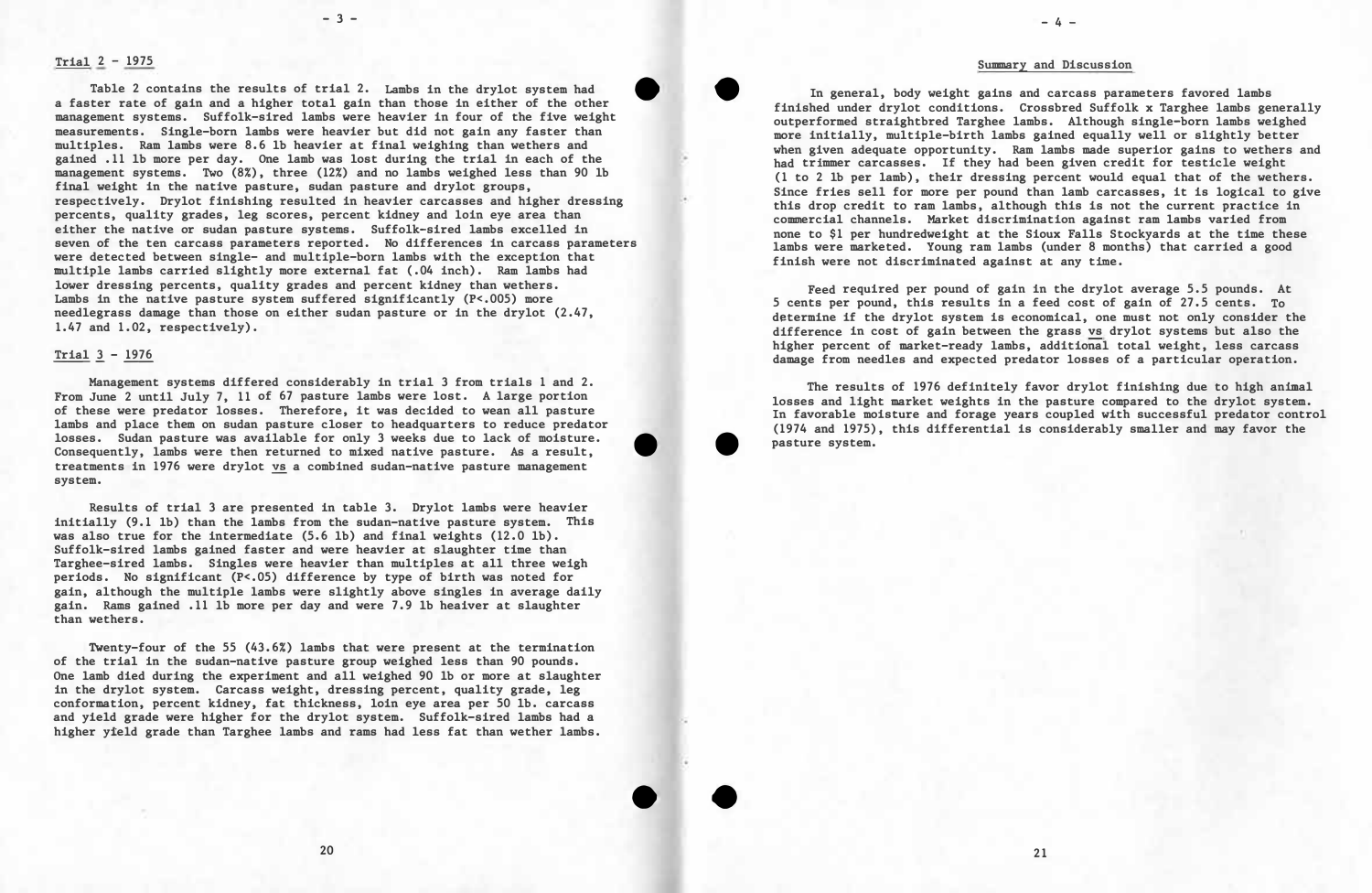|                              |                    | Management system  |                   |                    |                   |                    |                    |
|------------------------------|--------------------|--------------------|-------------------|--------------------|-------------------|--------------------|--------------------|
|                              | Native             | Sudan              |                   | Breed of sire      |                   | Type of birth      |                    |
| Variable                     | pasture            | pasture            | Drylot            | Targhee            | Suffolk           | Single             | Multiple           |
| Initial wt., 1b              | 80.9               | 75.4               | 78.2              | 76.0 <sup>a</sup>  | 80.3 <sup>b</sup> | 98.1 <sup>a</sup>  | 69.3 <sup>b</sup>  |
| Intermediate wt., 1b         | 110.3 <sup>a</sup> | 101.7 <sup>b</sup> | 96.8 <sup>b</sup> | 99.8 <sup>a</sup>  | $106.1^b$         | 110.7 <sup>a</sup> | $95.3^{b}$         |
| Final wt., 1b                | 113.0              | 113.0              | 112.8             | 109.1 <sup>a</sup> | $116.8^{b}$       | 120.7 <sup>a</sup> | 105.1 <sup>b</sup> |
| Total gain, 1b               | 32.1 <sup>a</sup>  | 37.6 <sup>b</sup>  | $34.5^{a,b}$      | 33.1 <sup>a</sup>  | 36.4 <sup>b</sup> | 33.7               | 35.9               |
| Average daily gain, lb       | .61 <sup>a</sup>   | .71 <sup>b</sup>   | .64 <sup>a</sup>  | .62 <sup>a</sup>   | .68 <sup>b</sup>  | .63                | .67                |
| Carcass wt., 1b              | 51.4a,b            | $49.4^{a}$         | 55.0 <sup>b</sup> | 49.8 <sup>a</sup>  | $54.1^{b}$        | 56.1 <sup>a</sup>  | 47.8 <sup>b</sup>  |
| Dressing percent             | $45.4^{a}$         | 43.6 <sup>b</sup>  | $48.6^{\circ}$    | 45.6               | 46.2              | $46.4^{a}$         | 45.3 <sup>b</sup>  |
| Quality grade <sup>d</sup>   | 10.1 <sup>a</sup>  | 10.0 <sup>a</sup>  | 10.6 <sup>b</sup> | 10.2               | 10.2              | 10.5 <sup>a</sup>  | 9.9 <sup>b</sup>   |
| Leg conformation             | 10.6 <sup>a</sup>  | $10.4^{a}$         | 11.3 <sup>b</sup> | $10.4^{a}$         | 11.1 <sup>b</sup> | 11.0 <sup>a</sup>  | 10.1 <sup>b</sup>  |
| Estimated percent kidney     | 2.1                | 1.8                | 2.0               | 2.1                | 1.8               | 2.1                | 1.7                |
| Actual fat thickness, inches | .10                | .08                | .10               | .10                | .09               | .10                | .09                |
| Fat/50-1b carcass, inches    | .09                | .07                | .09               | .09                | .08               | .09                | .08                |
| Loin eye area, square inches | 1.95               | 2.06               | 2.07              | 1.98               | 2.07              | 1.95 <sup>a</sup>  | 2.09 <sup>b</sup>  |
| Yield grade <sup>e</sup>     | 2.4                | 2.1                | 2.2               | 2.2                | 2.2               | 2.2                | 2.2                |

Table 1. Least Squares Means for the Effect of Management System, Breed of Sire and Type of Birth on Growth and Carcass Traits of Lambs, 1974

a, b, c Means on the same line within management system, breed of sire and type of birth with different superscripts differ significantly (P<.05).

<sup>d</sup> Low good = 7, average good = 8, ... high choice = 12.

e Yield grades 1 to 6 calculated on leg conformation, fat thickness and percent kidney. Yield grade 1, most desirable.

Table 2. Least Squares Means for the Effect of Management System, Breed of Sire, Type of Birth and Sex of Lamb on Growth and Carcass Traits of Lambs, 1975

| Variable<br>Initial wt., 1b<br>Intermediate wt., 1b<br>Final wt., 1b<br>Total gain, lb<br>Average daily gain, 1b<br>Carcass wt., 1b<br>Dressing percent<br>Quality grade<br>Leg conformation <sup>d</sup><br>Estimated percent kidney<br>Actual fat thickness,<br>inches<br>Fat/50-1b carcass,<br>inches | Management system |                    |                   |                    |                    |                    |                    |                    |                    |
|----------------------------------------------------------------------------------------------------------------------------------------------------------------------------------------------------------------------------------------------------------------------------------------------------------|-------------------|--------------------|-------------------|--------------------|--------------------|--------------------|--------------------|--------------------|--------------------|
|                                                                                                                                                                                                                                                                                                          | Native<br>Sudan   |                    | Breed of sire     |                    | Type of birth      |                    | <b>Sex</b>         |                    |                    |
|                                                                                                                                                                                                                                                                                                          | pasture           | pasture            | Drylot            | Targhee            | Suffolk            |                    | Single Multiple    | Wether             | Ram                |
|                                                                                                                                                                                                                                                                                                          | 54.9 <sup>a</sup> | $54.5^{\rm a}$     | 60.3 <sup>b</sup> | 54.1 <sup>a</sup>  | 59.0 <sup>b</sup>  | 59.3 <sup>a</sup>  | 53.8 <sup>b</sup>  | 57.5               | 55.6               |
|                                                                                                                                                                                                                                                                                                          | 74.5              | 76.1               | 77.5              | 72.8 <sup>a</sup>  | 79.3 <sup>b</sup>  | 78.3               | 73.8               | 77.1               | 75.0               |
|                                                                                                                                                                                                                                                                                                          | 95.7 <sup>a</sup> | 104.4 <sup>b</sup> | 117.7c            | 102.3 <sup>a</sup> | 109.6 <sup>b</sup> | $108.5^{\text{a}}$ | 103.4 <sup>b</sup> | 101.6 <sup>a</sup> | 110.2 <sup>b</sup> |
|                                                                                                                                                                                                                                                                                                          | 40.8 <sup>a</sup> | 49.7 <sup>b</sup>  | $57.5^{\circ}$    | 48.1               | 50.6               | 49.0               | 49.7               | 44.1a              | 54.6 <sup>b</sup>  |
|                                                                                                                                                                                                                                                                                                          | .42a              | .51 <sup>b</sup>   | .59 <sup>c</sup>  | .49 <sup>a</sup>   | .52 <sup>b</sup>   | .50                | .51                | .45 <sup>a</sup>   | .56 <sup>b</sup>   |
|                                                                                                                                                                                                                                                                                                          | 41.6 <sup>a</sup> | 44.7 <sup>a</sup>  | $61.2^b$          | 46.8 <sup>a</sup>  | $51.3^{b}$         | 50.0               | 48.4               | 48.4               | 49.9               |
|                                                                                                                                                                                                                                                                                                          | 43.5 <sup>a</sup> | $42.4^{a}$         | $52.5^{\rm b}$    | 45.5               | 46.8               | 45.5               | 46.8               | 47.7 <sup>a</sup>  | $44.5^{b}$         |
|                                                                                                                                                                                                                                                                                                          | 8.9 <sup>a</sup>  | 9.6 <sup>a</sup>   | 11.7 <sup>b</sup> | 9.6 <sup>a</sup>   | $10.5^{\rm b}$     | 10.1               | 10.0               | 10.4 <sup>a</sup>  | 9.8 <sup>b</sup>   |
|                                                                                                                                                                                                                                                                                                          | 9.8 <sup>a</sup>  | 10.9 <sup>b</sup>  | 12.9 <sup>c</sup> | $10.4^{a}$         | $12.1^b$           | 11.2               | 11.2               | 11.4               | 11.0               |
|                                                                                                                                                                                                                                                                                                          | 1.7 <sup>a</sup>  | 1.8 <sup>a</sup>   | 3.0 <sup>b</sup>  | 2.0 <sup>a</sup>   | $2.3^{\text{D}}$   | 2.1                | 2.2                | $2.4^{a}$          | 1.9 <sup>b</sup>   |
|                                                                                                                                                                                                                                                                                                          | .11               | .14                | .17               | .12 <sup>a</sup>   | .17 <sup>b</sup>   | .12 <sup>a</sup>   | .16 <sup>b</sup>   | .14                | .14                |
|                                                                                                                                                                                                                                                                                                          | .12               | .14                | .14               | .12 <sup>a</sup>   | .15 <sup>b</sup>   | .12                | .15                | .14                | .13                |
| Loin eye area, square<br>inches                                                                                                                                                                                                                                                                          | 1.80 <sup>a</sup> | 2.04 <sup>a</sup>  | $2.48^{b}$        | $1.94^{a}$         | $2.25^{b}$         | 2.13               | 2.08               | 2.02               | 2.18               |
| Loin eye area/50-1b<br>carcass, square                                                                                                                                                                                                                                                                   | 1.87              | 2.01               | 2.03              | 1.91               | 2.03               | 2.00               | 1.94               | 1.96               | 1.97               |
| inches                                                                                                                                                                                                                                                                                                   |                   |                    |                   |                    |                    |                    |                    |                    |                    |
| Yield grade <sup>e</sup>                                                                                                                                                                                                                                                                                 | 2.6               | 2.5                | 2.9               | 2.5                | 2.8                | 2.6                | 2.8                | 2.7                | 2.6                |

**ហ** ŧ

> 1  $\sigma$

> > $\mathbf{F}$

a, b, c Means on the same line within management system, breed of sire and type of birth with different superscripts differ significantly  $(P<.05)$ .

Low good = 7, average good = 8, ... high choice = 12.<br>e Yield grades 1 to 6 calculated on leg conformation, fat thickness and percent kidney. Yield grade 1, most desirable.